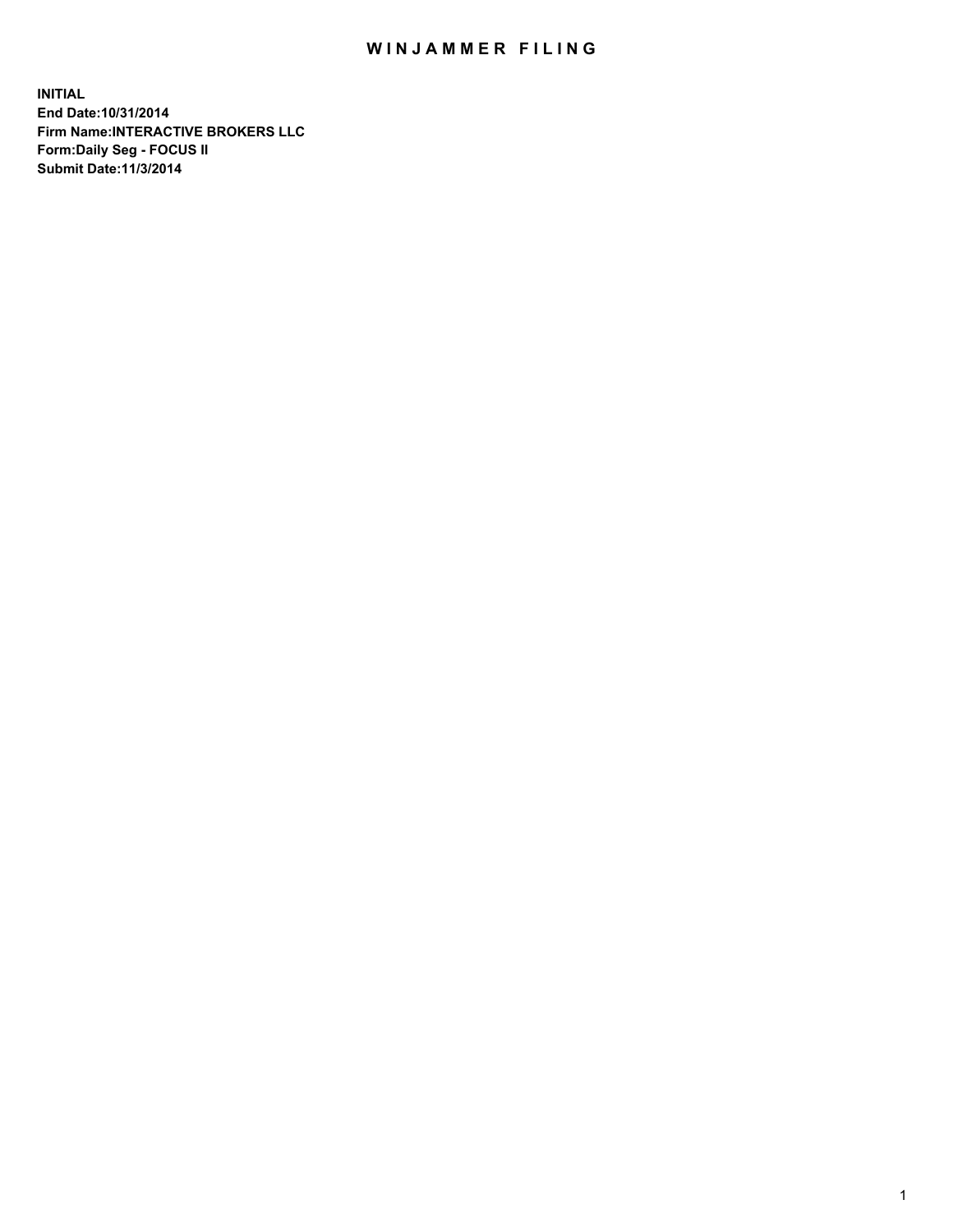## **INITIAL End Date:10/31/2014 Firm Name:INTERACTIVE BROKERS LLC Form:Daily Seg - FOCUS II Submit Date:11/3/2014 Daily Segregation - Cover Page**

| Name of Company<br><b>Contact Name</b><br><b>Contact Phone Number</b><br><b>Contact Email Address</b>                                                                                                                                                                                                                          | <b>INTERACTIVE BROKERS LLC</b><br><b>Michael Ellman</b><br>203-422-8926<br>mellman@interactivebrokers.co<br>$m$ |
|--------------------------------------------------------------------------------------------------------------------------------------------------------------------------------------------------------------------------------------------------------------------------------------------------------------------------------|-----------------------------------------------------------------------------------------------------------------|
| FCM's Customer Segregated Funds Residual Interest Target (choose one):<br>a. Minimum dollar amount: ; or<br>b. Minimum percentage of customer segregated funds required:% ; or<br>c. Dollar amount range between: and; or<br>d. Percentage range of customer segregated funds required between:% and%.                         | <u>0</u><br><u>0</u><br>155,000,000 245,000,000<br>0 <sub>0</sub>                                               |
| FCM's Customer Secured Amount Funds Residual Interest Target (choose one):<br>a. Minimum dollar amount: ; or<br>b. Minimum percentage of customer secured funds required:% ; or<br>c. Dollar amount range between: and; or<br>d. Percentage range of customer secured funds required between:% and%.                           | <u>0</u><br>0<br>80,000,000 120,000,000<br>0 <sub>0</sub>                                                       |
| FCM's Cleared Swaps Customer Collateral Residual Interest Target (choose one):<br>a. Minimum dollar amount: ; or<br>b. Minimum percentage of cleared swaps customer collateral required:% ; or<br>c. Dollar amount range between: and; or<br>d. Percentage range of cleared swaps customer collateral required between:% and%. | $\overline{\mathbf{0}}$<br>$\underline{\mathbf{0}}$<br>0 <sub>0</sub><br>0 <sub>0</sub>                         |
| Current ANC:on<br><b>Broker Dealer Minimum</b><br>Debit/Deficit - CustomersCurrent AmountGross Amount<br>Domestic Debit/Deficit<br>Foreign Debit/Deficit                                                                                                                                                                       | 2,354,549,990 31-OCT-2014<br>363,154,899<br>6,051,442<br><u>4,150,8590</u>                                      |
| Debit/Deficit - Non CustomersCurrent AmountGross Amount<br>Domestic Debit/Deficit<br>Foreign Debit/Deficit<br>Proprietary Profit/Loss<br>Domestic Profit/Loss<br>Foreign Profit/Loss                                                                                                                                           | 0 <sub>0</sub><br>0 <sub>0</sub><br><u>0</u><br><u>0</u>                                                        |
| Proprietary Open Trade Equity<br>Domestic OTE<br>Foreign OTE<br><b>SPAN</b><br><b>Customer SPAN Calculation</b><br>Non-Customer SPAN Calcualation                                                                                                                                                                              | <u>0</u><br><u>0</u><br>1,056,050,839<br>31,602,860                                                             |
| <b>Proprietary Capital Charges</b><br>Minimum Dollar Amount Requirement<br>Other NFA Dollar Amount Requirement                                                                                                                                                                                                                 | <u>0</u><br>20,000,000 [7465]<br>21,572,094 [7475]                                                              |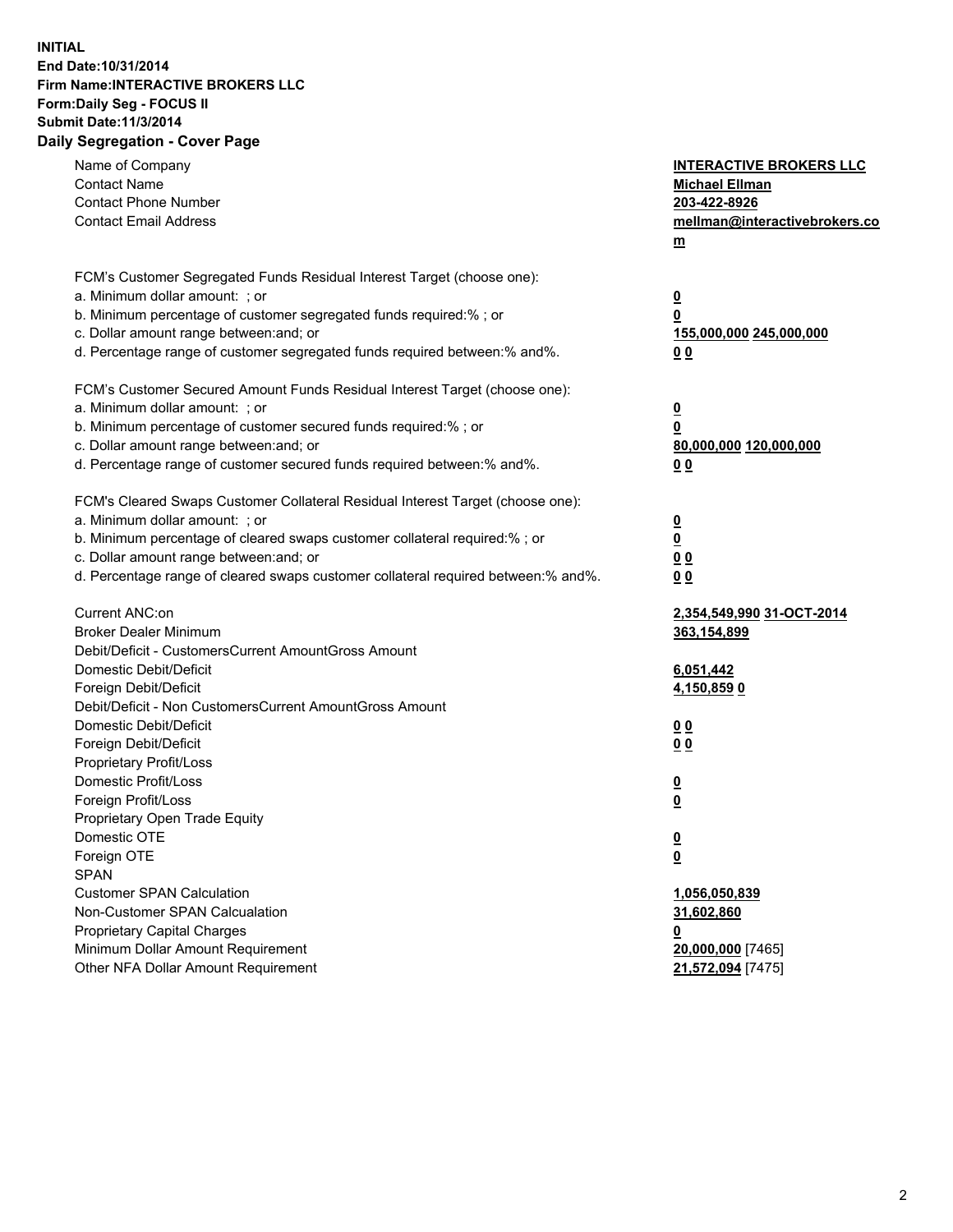## **INITIAL End Date:10/31/2014 Firm Name:INTERACTIVE BROKERS LLC Form:Daily Seg - FOCUS II Submit Date:11/3/2014 Daily Segregation - Secured Amounts**

|          | Foreign Futures and Foreign Options Secured Amounts                                         |                                   |
|----------|---------------------------------------------------------------------------------------------|-----------------------------------|
|          | Amount required to be set aside pursuant to law, rule or regulation of a foreign            | $0$ [7305]                        |
|          | government or a rule of a self-regulatory organization authorized thereunder                |                                   |
| 1.       | Net ledger balance - Foreign Futures and Foreign Option Trading - All Customers             |                                   |
|          | A. Cash                                                                                     | 303,141,149 [7315]                |
|          | B. Securities (at market)                                                                   | $0$ [7317]                        |
| 2.       | Net unrealized profit (loss) in open futures contracts traded on a foreign board of trade   | 2,493,920 [7325]                  |
| 3.       | Exchange traded options                                                                     |                                   |
|          | a. Market value of open option contracts purchased on a foreign board of trade              | 86,676 [7335]                     |
|          | b. Market value of open contracts granted (sold) on a foreign board of trade                | -369,722 [7337]                   |
| 4.       | Net equity (deficit) (add lines 1. 2. and 3.)                                               | 305,352,023 [7345]                |
| 5.       | Account liquidating to a deficit and account with a debit balances - gross amount           | 4,150,859 [7351]                  |
|          | Less: amount offset by customer owned securities                                            | 0 [7352] 4,150,859 [7354]         |
| 6.       | Amount required to be set aside as the secured amount - Net Liquidating Equity              | 309,502,882 [7355]                |
|          | Method (add lines 4 and 5)                                                                  |                                   |
| 7.       | Greater of amount required to be set aside pursuant to foreign jurisdiction (above) or line | 309,502,882 [7360]                |
|          | 6.                                                                                          |                                   |
|          | FUNDS DEPOSITED IN SEPARATE REGULATION 30.7 ACCOUNTS                                        |                                   |
| 1.       | Cash in banks                                                                               |                                   |
|          | A. Banks located in the United States                                                       | 336,251,703 [7500]                |
|          | B. Other banks qualified under Regulation 30.7                                              | 0 [7520] 336,251,703 [7530]       |
| 2.       | Securities                                                                                  |                                   |
|          | A. In safekeeping with banks located in the United States                                   | $0$ [7540]                        |
|          | B. In safekeeping with other banks qualified under Regulation 30.7                          | 0 [7560] 0 [7570]                 |
| 3.       | Equities with registered futures commission merchants                                       |                                   |
|          | A. Cash                                                                                     | $0$ [7580]                        |
|          | <b>B.</b> Securities                                                                        | $0$ [7590]                        |
|          | C. Unrealized gain (loss) on open futures contracts                                         | $0$ [7600]                        |
|          | D. Value of long option contracts                                                           | $0$ [7610]                        |
|          | E. Value of short option contracts                                                          | 0 [7615] 0 [7620]                 |
| 4.       | Amounts held by clearing organizations of foreign boards of trade                           |                                   |
|          | A. Cash                                                                                     | $0$ [7640]                        |
|          | <b>B.</b> Securities                                                                        | $0$ [7650]                        |
|          | C. Amount due to (from) clearing organization - daily variation                             | $0$ [7660]                        |
|          | D. Value of long option contracts                                                           | $0$ [7670]                        |
|          | E. Value of short option contracts                                                          | 0 [7675] 0 [7680]                 |
| 5.       | Amounts held by members of foreign boards of trade                                          |                                   |
|          | A. Cash                                                                                     | 59,573,408 [7700]                 |
|          | <b>B.</b> Securities                                                                        | $0$ [7710]                        |
|          | C. Unrealized gain (loss) on open futures contracts                                         | 7,362,811 [7720]                  |
|          | D. Value of long option contracts                                                           | 86,673 [7730]                     |
|          | E. Value of short option contracts                                                          |                                   |
|          |                                                                                             | -369,711 [7735] 66,653,181 [7740] |
| 6.<br>7. | Amounts with other depositories designated by a foreign board of trade                      | 0 [7760]                          |
|          | Segregated funds on hand                                                                    | $0$ [7765]                        |
| 8.       | Total funds in separate section 30.7 accounts                                               | 402,904,884 [7770]                |
| 9.       | Excess (deficiency) Set Aside for Secured Amount (subtract line 7 Secured Statement         | 93,402,002 [7380]                 |
|          | Page 1 from Line 8)                                                                         |                                   |
| 10.      | Management Target Amount for Excess funds in separate section 30.7 accounts                 | 80,000,000 [7780]                 |
| 11.      | Excess (deficiency) funds in separate 30.7 accounts over (under) Management Target          | 13,402,002 [7785]                 |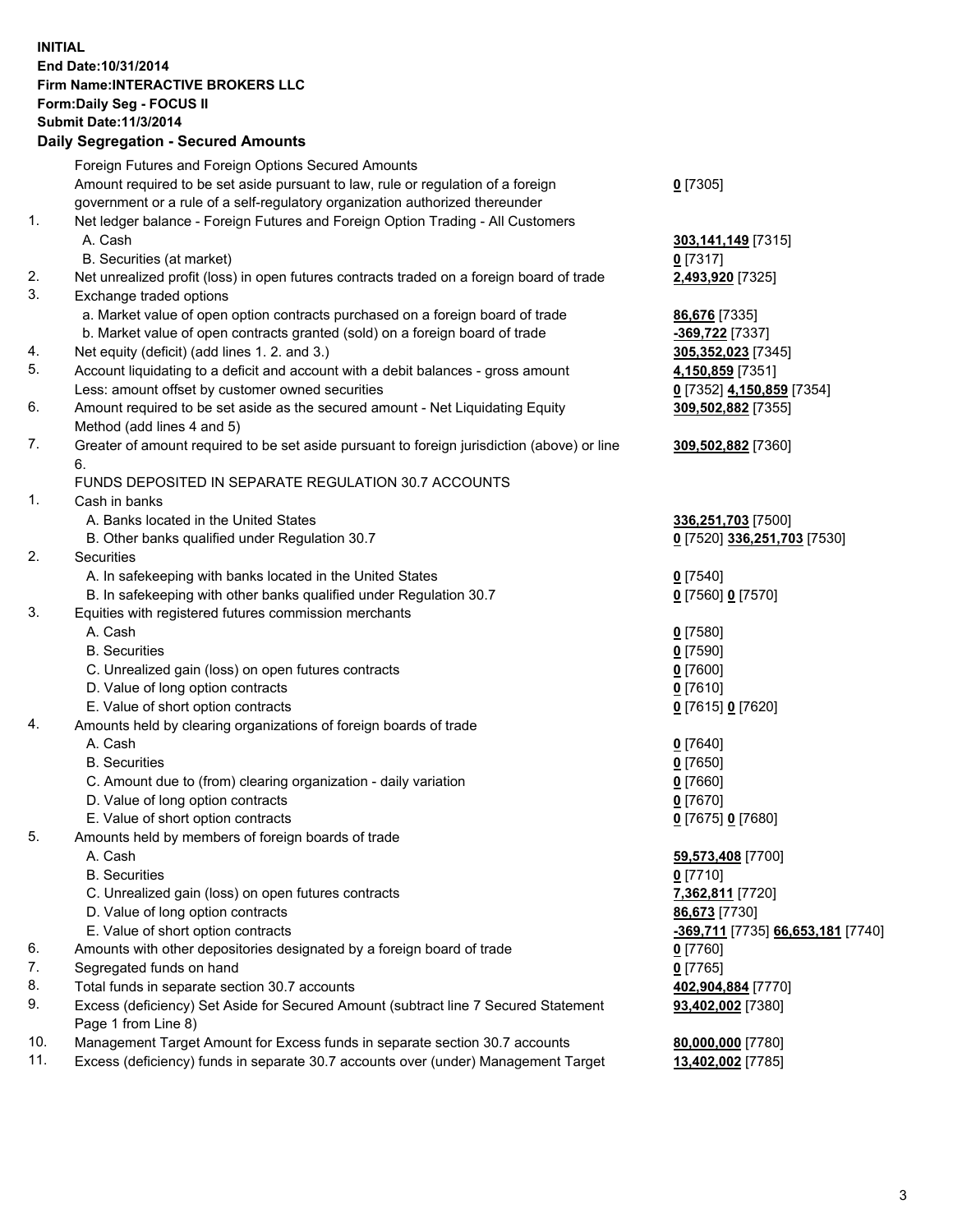**INITIAL End Date:10/31/2014 Firm Name:INTERACTIVE BROKERS LLC Form:Daily Seg - FOCUS II Submit Date:11/3/2014 Daily Segregation - Segregation Statement** SEGREGATION REQUIREMENTS(Section 4d(2) of the CEAct) 1. Net ledger balance A. Cash **2,373,376,188** [7010] B. Securities (at market) **0** [7020] 2. Net unrealized profit (loss) in open futures contracts traded on a contract market **-62,926,704** [7030] 3. Exchange traded options A. Add market value of open option contracts purchased on a contract market **115,848,248** [7032] B. Deduct market value of open option contracts granted (sold) on a contract market **-190,532,756** [7033] 4. Net equity (deficit) (add lines 1, 2 and 3) **2,235,764,976** [7040] 5. Accounts liquidating to a deficit and accounts with debit balances - gross amount **6,051,442** [7045] Less: amount offset by customer securities **0** [7047] **6,051,442** [7050] 6. Amount required to be segregated (add lines 4 and 5) **2,241,816,418** [7060] FUNDS IN SEGREGATED ACCOUNTS 7. Deposited in segregated funds bank accounts A. Cash **318,512,776** [7070] B. Securities representing investments of customers' funds (at market) **1,211,354,794** [7080] C. Securities held for particular customers or option customers in lieu of cash (at market) **0** [7090] 8. Margins on deposit with derivatives clearing organizations of contract markets A. Cash **8,945,222** [7100] B. Securities representing investments of customers' funds (at market) **79,534,124** [7110] C. Securities held for particular customers or option customers in lieu of cash (at market) **0** [7120] 9. Net settlement from (to) derivatives clearing organizations of contract markets **1,666,873** [7130] 10. Exchange traded options A. Value of open long option contracts **889,744** [7132] B. Value of open short option contracts **-4,802,700** [7133] 11. Net equities with other FCMs A. Net liquidating equity **-58,735,087** [7140] B. Securities representing investments of customers' funds (at market) **889,971,912** [7160] C. Securities held for particular customers or option customers in lieu of cash (at market) **0** [7170] 12. Segregated funds on hand **0** [7150] 13. Total amount in segregation (add lines 7 through 12) **2,447,337,658** [7180] 14. Excess (deficiency) funds in segregation (subtract line 6 from line 13) **205,521,240** [7190] 15. Management Target Amount for Excess funds in segregation **155,000,000** [7194]

16. Excess (deficiency) funds in segregation over (under) Management Target Amount Excess

**50,521,240** [7198]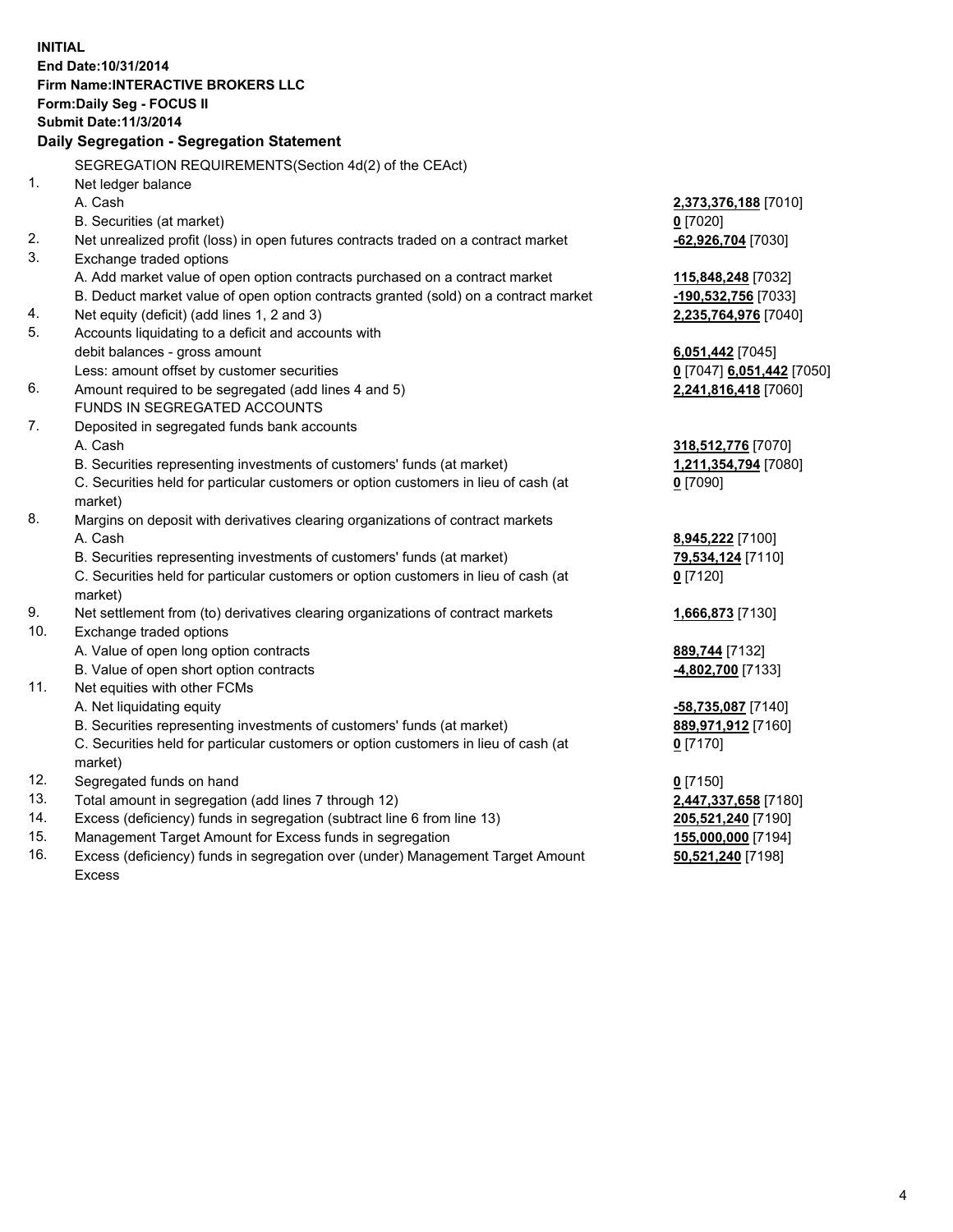## **INITIAL End Date:10/31/2014 Firm Name:INTERACTIVE BROKERS LLC Form:Daily Seg - FOCUS II Submit Date:11/3/2014 Daily Segregation - Supplemental**

| $\blacksquare$ | Total gross margin deficiencies - Segregated Funds Origin                              | 426,859 [9100] |
|----------------|----------------------------------------------------------------------------------------|----------------|
| $\blacksquare$ | Total gross margin deficiencies - Secured Funds Origin                                 | 517,473 [9101] |
| $\blacksquare$ | Total gross margin deficiencies - Cleared Swaps Customer Collateral Funds Origin       | $0$ [9102]     |
| $\blacksquare$ | Total gross margin deficiencies - Noncustomer and Proprietary Accounts Origin          | $0$ [9103]     |
| $\blacksquare$ | Total number of accounts contributing to total gross margin deficiencies - Segregated  | 17 [9104]      |
|                | <b>Funds Origin</b>                                                                    |                |
| $\blacksquare$ | Total number of accounts contributing to total gross margin deficiencies - Secured     | 23 [9105]      |
|                | <b>Funds Origin</b>                                                                    |                |
| $\blacksquare$ | Total number of accounts contributing to the total gross margin deficiencies - Cleared | $0$ [9106]     |
|                | Swaps Customer Collateral Funds Origin                                                 |                |
| $\blacksquare$ | Total number of accounts contributing to the total gross margin deficiencies -         | $0$ [9107]     |
|                | Noncustomer and Proprietary Accounts Origin                                            |                |
| $\blacksquare$ | Upload a copy of the firm's daily margin report the FCM uses to issue margin calls     |                |
|                | which corresponds with the reporting date.                                             |                |

10.31.2014 Commodity Margin Deficiency Report.xls